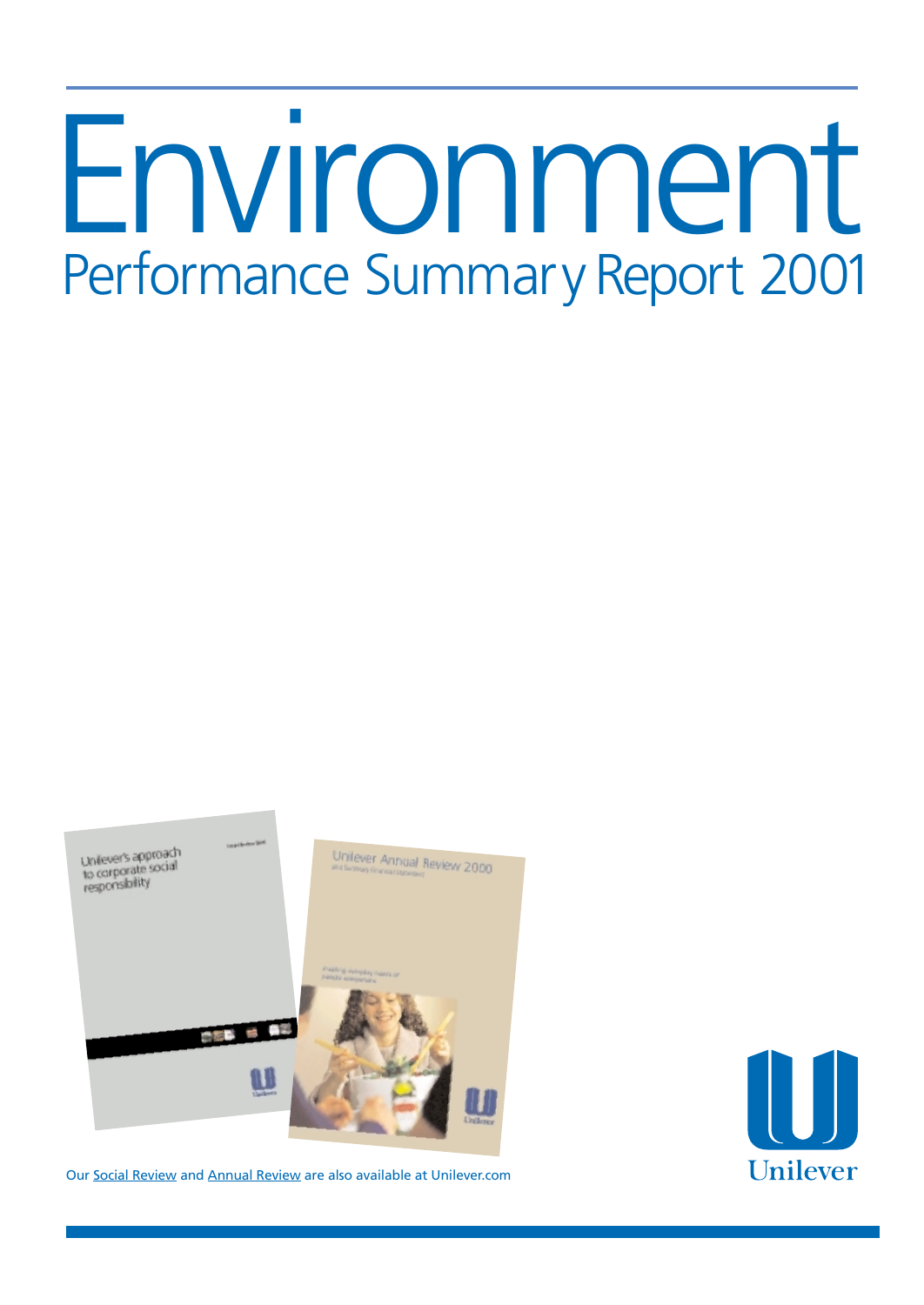This summary report is a brief description of the way we manage environmental issues and an overview of our environmental performance to the end of 2000. Our full report, which includes further detailed information about Unilever and the environment, is published as pages on our website at [www.unilever.com](http://www.unilever.com) in the Environment & Society section.

### **Contents**

| Who we are                                                                                                                        | > page 2  |
|-----------------------------------------------------------------------------------------------------------------------------------|-----------|
| Chairmen's message                                                                                                                | > page 3  |
| Unilever and sustainable development                                                                                              | > page 4  |
| Summary of environmental performance                                                                                              | > page 6  |
| Key performance trends                                                                                                            | > page 7  |
| Executive responsibilities and<br>environmental management                                                                        | > page 8  |
| Environmental performance<br>Environmental impact<br>Data parameters<br>Scope and quality of our data<br>Progress against targets | > page 9  |
| Verification                                                                                                                      | > page 14 |
| Site map                                                                                                                          | > page 16 |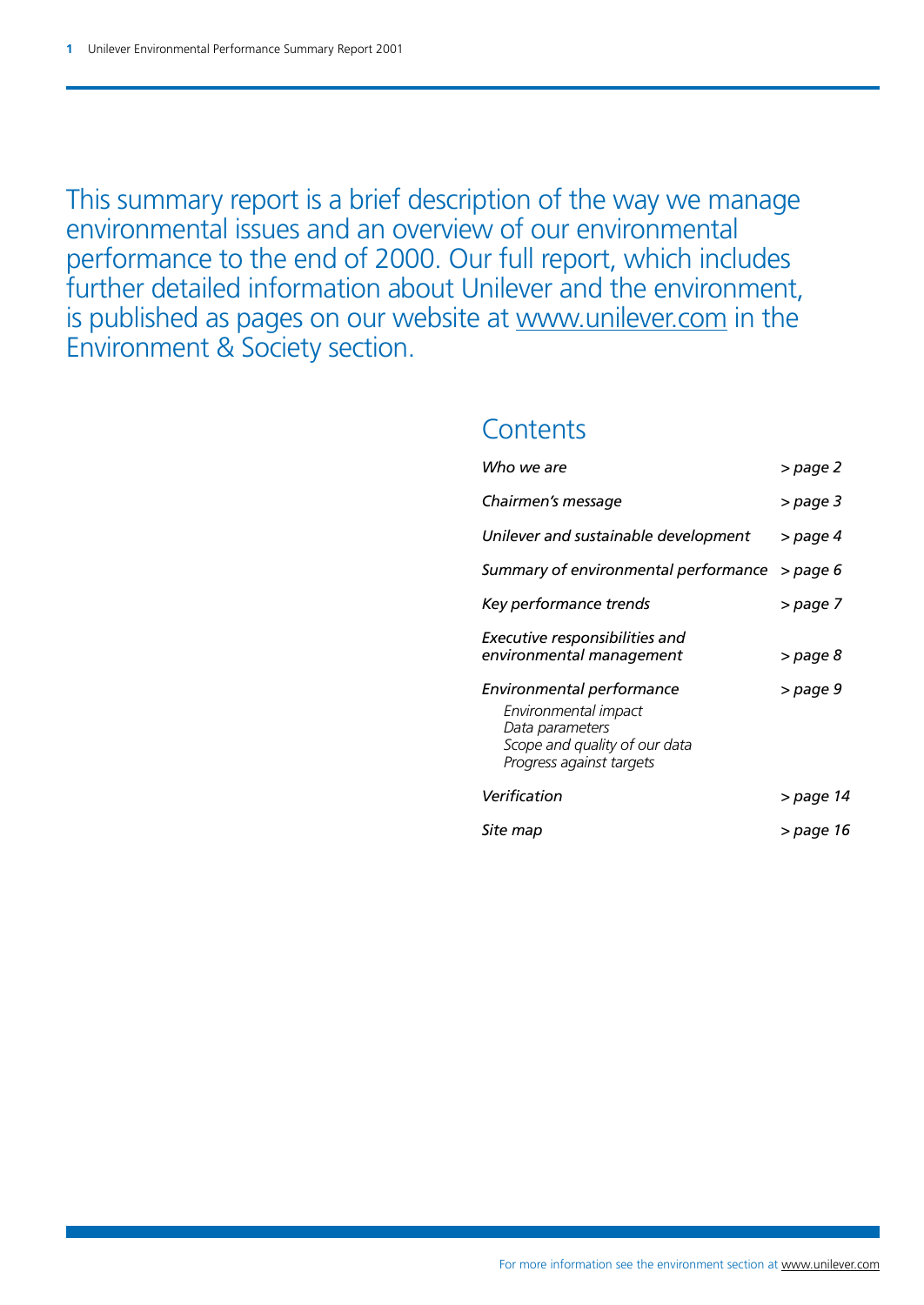### Who we are

Unilever is one of the largest consumer goods businesses in the world. In 2000 we employed an average of 295,000 people and our turnover was  $\epsilon$ 47,582 million (see table below).

Our food and home and personal care brands are on sale in over 150 countries. By the very nature of our business in cleaning, grooming and feeding people, our success depends on our companies being close to consumers and deeply rooted in the societies and environments in which we operate. Three quarters of our raw materials come from agricultural goods.

We have an extensive range of outstanding consumer brands. *Lipton* tea and *Dove* soap are among the world leaders. Others with wide appeal are *Knorr*, *Becel*, *Magnum*, *Lux*, *Omo* and *Cif*. We will increasingly focus on 400 leading brands that have distinctive consumer appeal.

### **Group turnover, operating profit**

million

|                              | €<br>1998 | €<br>1999 | €<br>2000 | 1998    | 1999    | £<br>2000 | 1998   | 1999    | 2000    |
|------------------------------|-----------|-----------|-----------|---------|---------|-----------|--------|---------|---------|
| Group turnover               | 40 437    | 40 977    | 47 582    | 27 094  | 26 994  | 28 963    | 44 895 | 43 650  | 43 809  |
| Group operating profit       | 4410      | 4 3 0 3   | 3 3 0 2   | 2 9 5 5 | 2835    | 2010      | 4896   | 4 5 8 4 | 3 0 4 0 |
| Group operating profit BEIA* | 4 2 9 3   | 4 5 9 5   | 5729      | 2876    | 3 0 2 7 | 3 4 8 7   | 4766   | 4895    | 5 2 7 4 |

\*BEIA = Before exceptional items and amortisation of goodwill and intangibles

The brand names shown in *italics* in this publication are trademarks owned by or licensed to companies within the Unilever Group.

Unilever is divided into two global divisions: one focuses on Foods; and the other on Home & Personal Care products. Within these divisions are many operating companies which remain the fundamental building blocks of today's Unilever. They serve distinctive local markets with a wide range of consumer products and do business within a framework of considerable devolved responsibility – we call ourselves

It is expected that all companies and facilities will comply with environmental laws and regulations in their countries, and with Unilever's environmental management standards.

a multi-local multinational.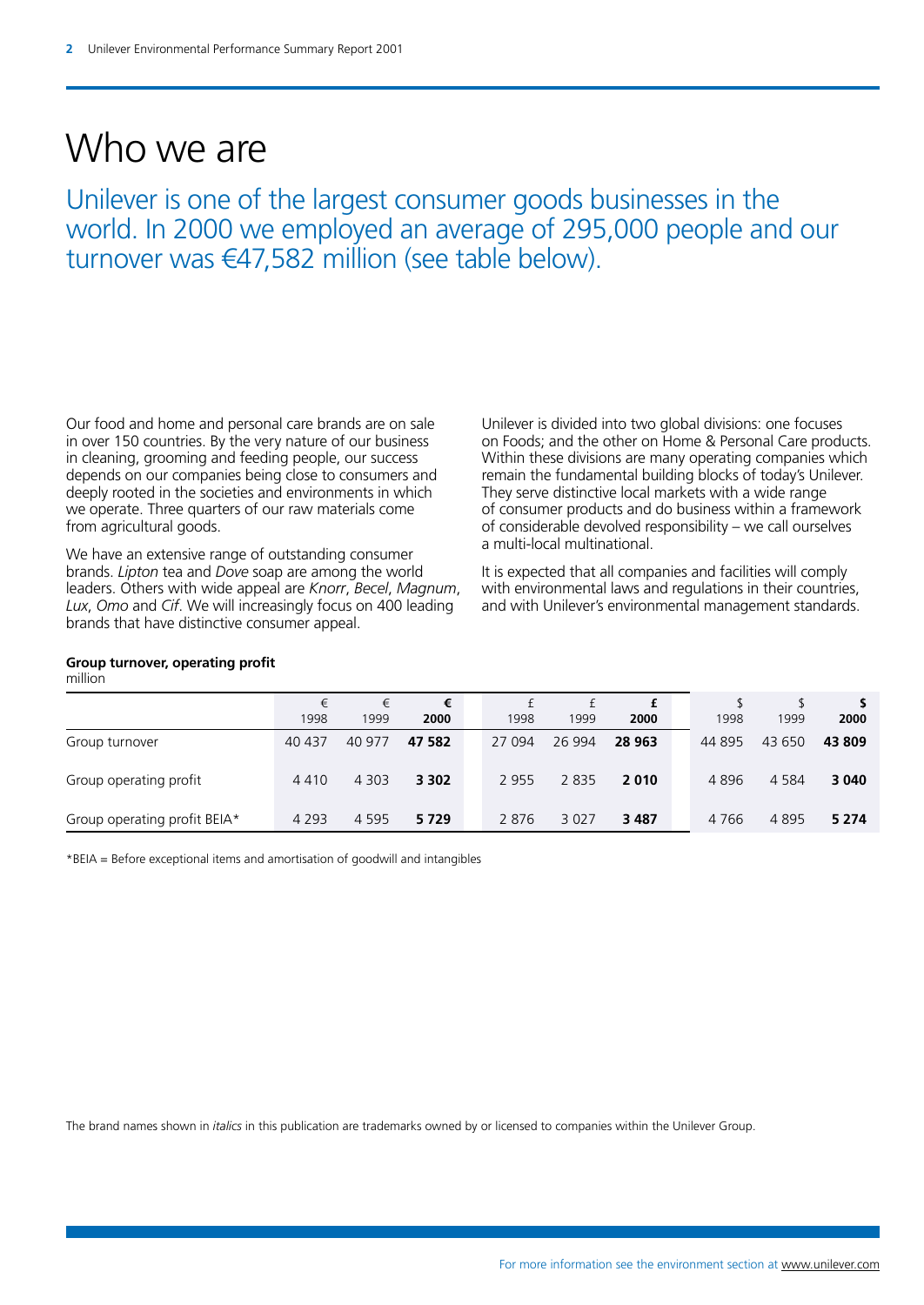### Chairmen's message

One of the challenges in our strategy to build a robust business in the 21st century – called Path to  $G$ rowth – is to ensure that our actions are compatible with sustainable development.

Running a business the size of Unilever brings with it huge responsibilities, including taking a realistic view on how to meet society's changing expectations while protecting the source of our raw materials, three quarters of which come from agriculture.

We are committed to pursuing responsible environmental and social practices – to sustain a healthy environment, and to maintain our reputation as a good corporate citizen. Our environmental policy in agriculture, fisheries and clean water is consistent with our Path to Growth.

Finding ways to balance economic, environmental and social challenges is absolutely necessary if we are to follow a sustainable path. If we get this wrong, we will increasingly find ourselves in an unsustainable relationship with society.

Throughout Unilever we work hard to understand the issues, take advantage of the many opportunities that sustainable development offers, install the necessary systems to improve our efficiency and then communicate our results through reports such as this.

Our report records another year of progress against targets. For example, we continue to lower our CO2 load in manufacturing, which is important in light of concern about climate change.

We urge you to look closely at our initiatives as well as our commitments to improve the eco-efficiency of our supply chain while protecting natural resources. These commitments are not only essential for the short-term health of our business but also contribute to a sustainable future for us all.



Antony Burgmans and Niall FitzGerald Chairmen of Unilever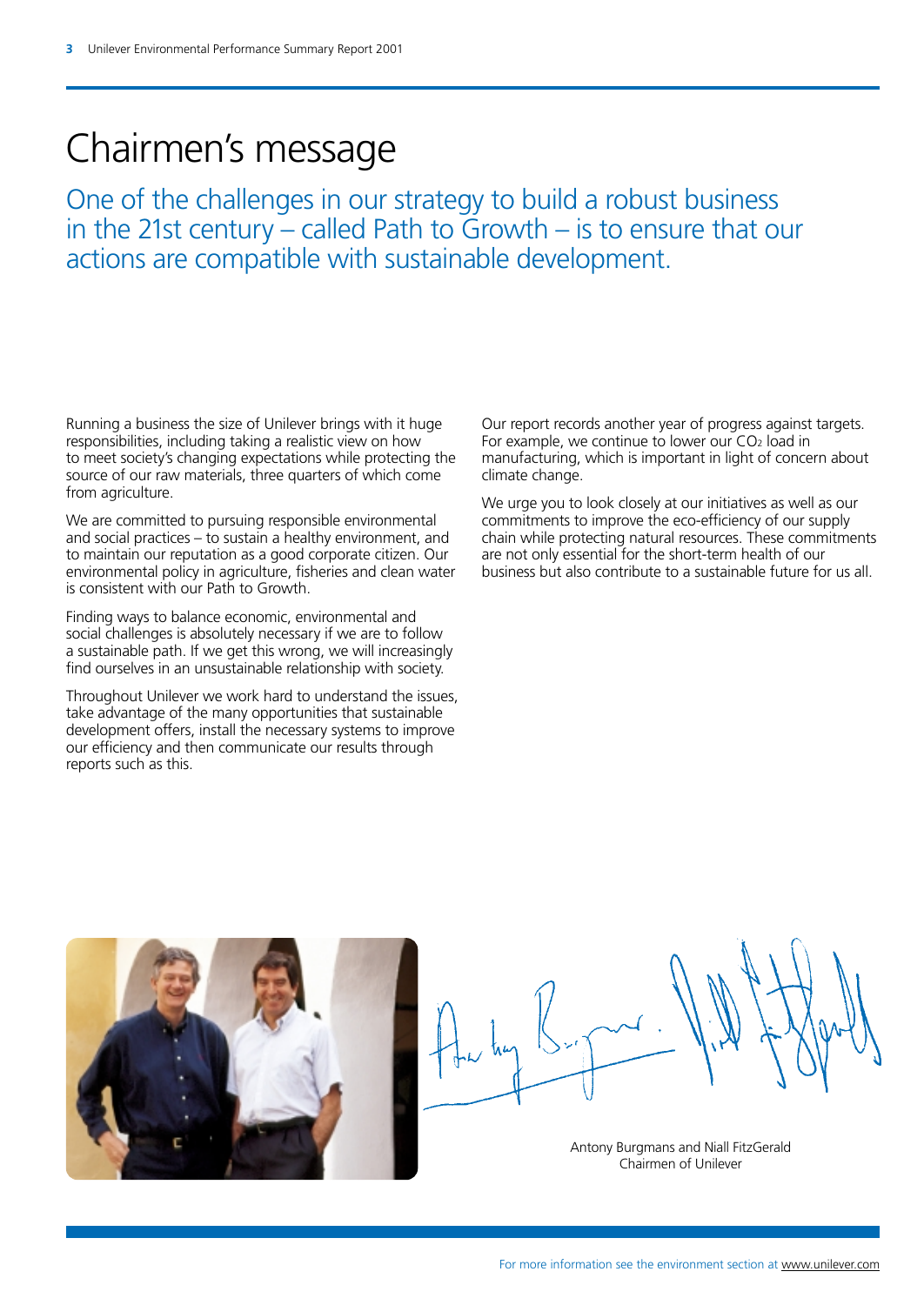### Unilever and sustainable development

Unilever is committed to contribute to sustainable development – meeting the needs of the present without compromising the ability of future generations to meet their needs.

We believe that by constantly evolving to meet consumers' changing needs, we can continue to develop our business in both a profitable and responsible way.

Our corporate behaviour involves the responsible management of a multiplicity of relationships with stakeholders, such as employees, consumers, shareholders, suppliers, governments and local communities. Engaging with different interest groups is integral to the way we operate. For example, we have a five-person board of independent experts who advise our top environmental decision-making committee on environmental issues, including developments in key performance indicators and the progress of standards, such as the Global Reporting Initiative.

A board of 12 independent experts monitors our sustainable agriculture initiative, which itself is based on extensive stakeholder involvement to develop performance indicators in the field. Such engagement is the basis for our fish and water initiatives too, which depend heavily on partnerships for their success.

We work with many business organisations, such as the World Business Council for Sustainable Development, and Unilever was one of the founding signatories to the United Nations Global Compact which binds us to nine principles covering human rights, labour and environmental practice.

Our commitment to corporate responsibility is an integral part of our operating tradition. It is spelled out in our Code of Business Principles and in our Corporate Purpose. It finds practical expression in the worldwide standards we have set to ensure the health and safety of Unilever people at work and to minimise the environmental impact of our operations.

To complement this document and the related web-based environment report, we produce a [Social Review](http://www.unilever.com/so/so_re.html) on Unilever.com, which sets out Unilever's approach to responsible corporate behaviour. It also outlines current policies and practices, with local company examples, and provides a baseline from which we can measure future performance.

### **Environmental responsibility**

We use a life cycle approach to assess our overall impact on the environment. This enables us to analyse our impacts and to concentrate on those areas where we can bring the greatest benefits.

Besides our strict environmental management standards, we realise that many issues that affect us are outside our direct control – either at the beginning of the supply chain or at the end. This is why we focus on three areas that are directly relevant to our business but which go beyond our own operations: agriculture, fish and water.

### • Agriculture

Modern farming has delivered significant gains in productivity, but there are a range of concerns about the effects of largescale 'inputs' – fertiliser, pesticides and fossil fuels among them – on the natural systems on which agriculture depends.

Three quarters of our raw materials come from agriculture and we have always aimed for a responsible approach to farming practices. But in recent years it became clear that increasing environmental and social pressures on agriculture – which threaten our supply chains – and growing consumer concerns about the food chain, which threaten our markets, demanded a more radical attitude. This led to the company's Sustainable Agriculture Initiative.

In a highly ambitious programme, engaging with a broad group of stakeholders, we have been developing guidelines for sustainable farming practice. These have attracted interest from the world's other major food producers, with whom Unilever is keen to share its learning.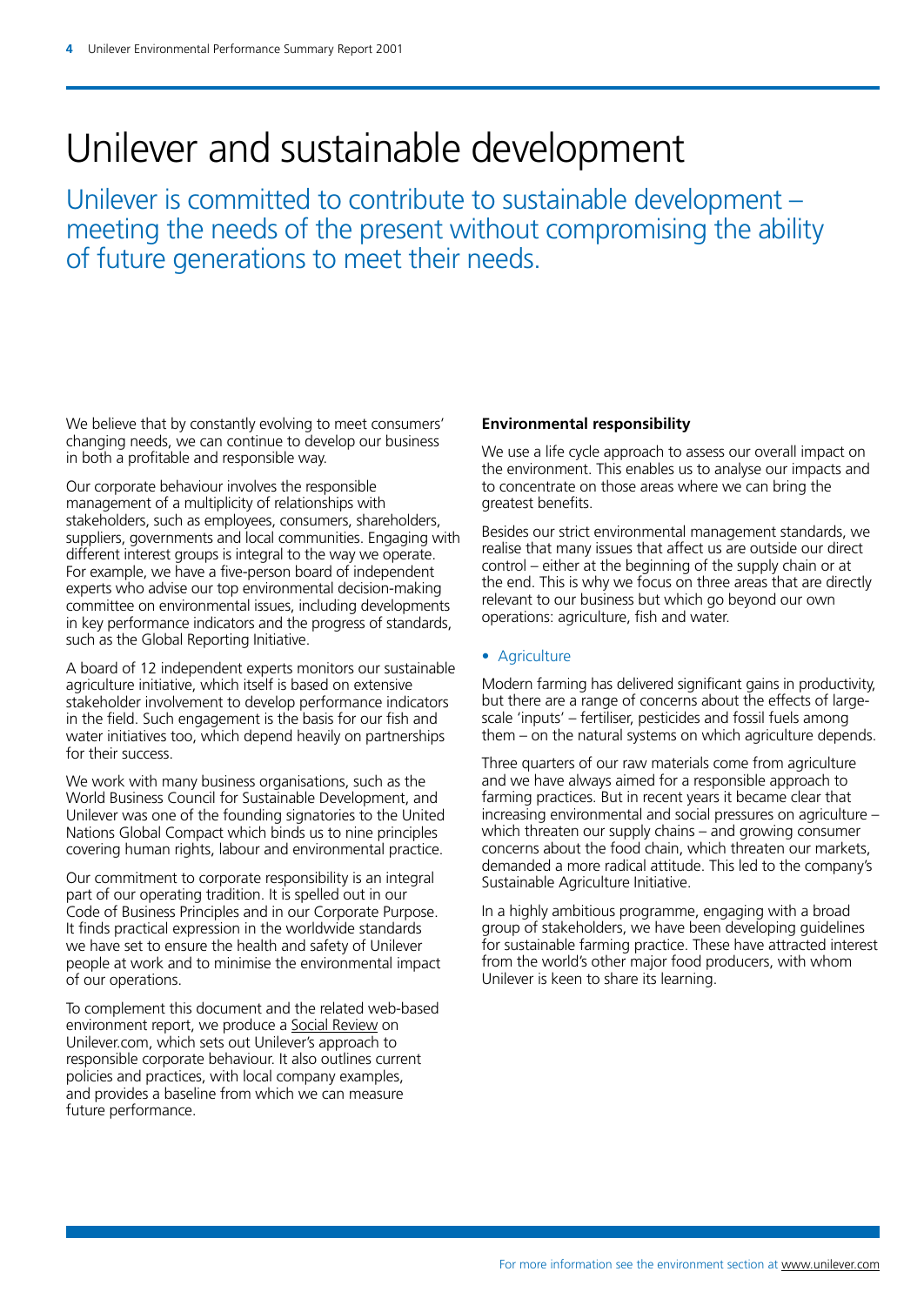### Unilever and sustainable development (continued)

### • Fish

The world's major fisheries are under threat. Catches of the most important species for human consumption are at their lowest levels in recent years. Some fish species are in short supply and prices are higher than they have been for over a decade. Incomes and jobs are threatened and consumers are alarmed about the future of the fish they rely on to feed their families.

We have a programme of co-ordinated actions across Unilever's frozen and other fish businesses that aims to meet our objective to source all supplies from sustainable fisheries by 2005. Unilever companies are working closely with the fish supply industry, helping it move towards certification standards set by the Marine Stewardship Council (MSC). *Filegro*, a brand now using Alaskan salmon as an ingredient, was our first product to come from an MSC-certified fishery and we are now using New Zealand hoki in Europe, from fisheries certified to be well managed.

#### • Water

We share the concern for the world's water systems which are under intense pressure. Consumers need clean water to use our products and many of these end up in waste water. Agriculture needs water for irrigation and certain practices can affect water quality as well as availability. Our factories use water for processing and produce effluent that must be cleaned before it is discharged to rivers and seas.

In our clean water stewardship initiative, as in other areas, we work with partners to achieve maximum impact and to help assure the future availability of clean, potable water. Central to this are projects to recover and conserve natural resources and partnerships to build and share knowledge about efficient management and protection of water quality. We are, for example, the major sponsor of the Living Lakes programme managed by the Global Nature Fund which restores and protects lakes in four continents.

For more detail, visit [sustainability initiatives](http://www.unilever.com/en/si.html) at Unilever.com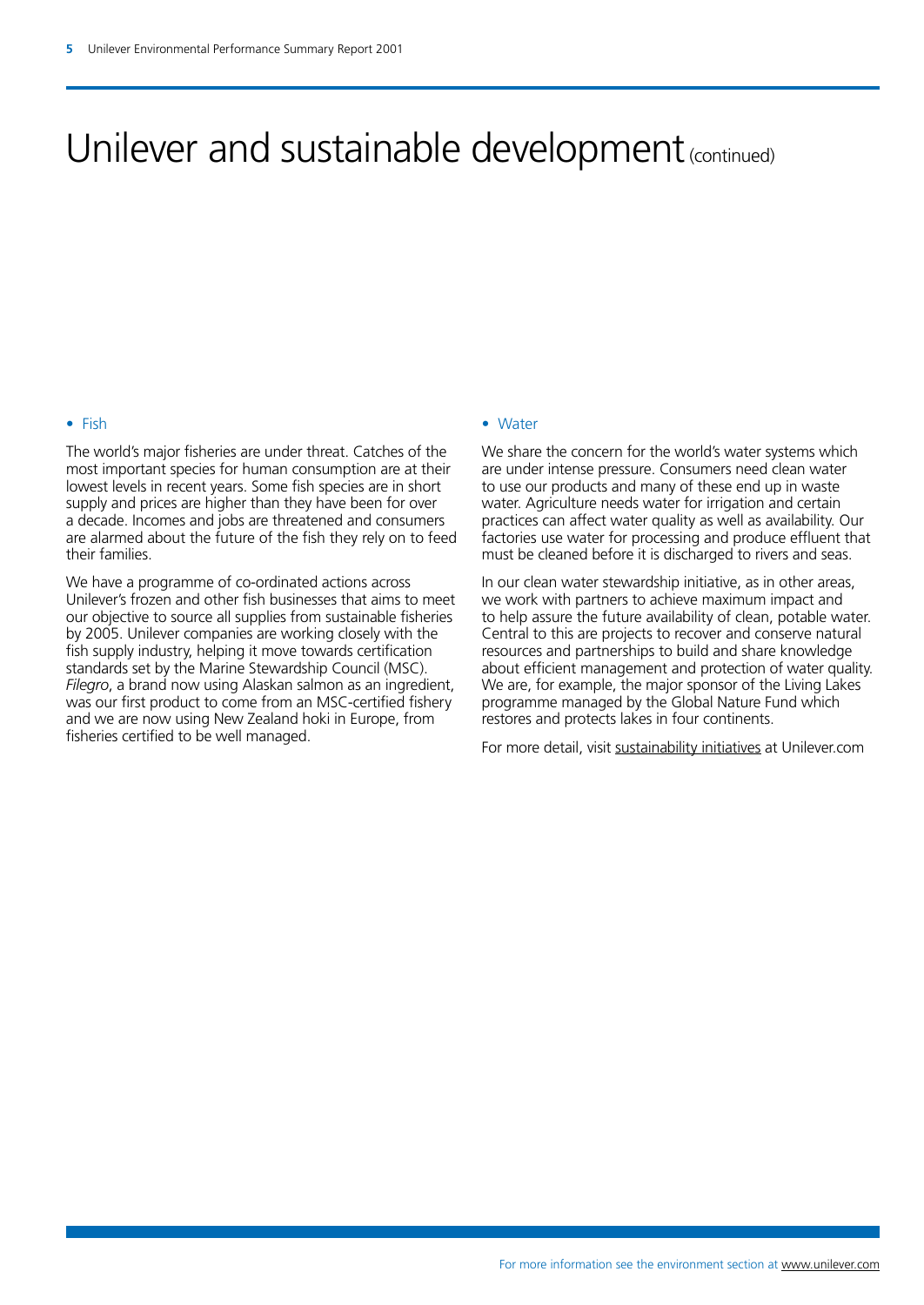### Summary of environmental performance

This is a summary of our environmental performance in 2000. The graph shows the improvement in our overall performance in percentage terms since 1999, compared with the five-year targets set in 1999. The table shows our load per tonne of production. See page 10 for why we use these parameters. Find more on the [detailed data pages](http://www.unilever.com/en/ep/ep_did.html) at Unilever.com.



### **Reduction in load per tonne of production and target for 2004 (expressed as % of the 1999 figures)**

### **Manufacturing environmental performance data – load per tonne of production**

| 2.48   |
|--------|
| 0.50   |
| 12.00  |
| 5.43   |
| 2 2 7  |
| 198.34 |
| 0.42   |
|        |

#### **Note**

This report shows our energy use as well as the resulting CO<sub>2</sub> emissions. Since 1999 we have focused on our global warming potential and this is why our targets (above) are expressed in terms of CO2 from energy rather than only energy used. Our last reported data (1999) are the baseline for the targets in this report.

We recognise that transport of materials and finished goods adds to Unilever's CO2 emissions. Our life cycle analysis shows that this has a relatively small impact compared to the total.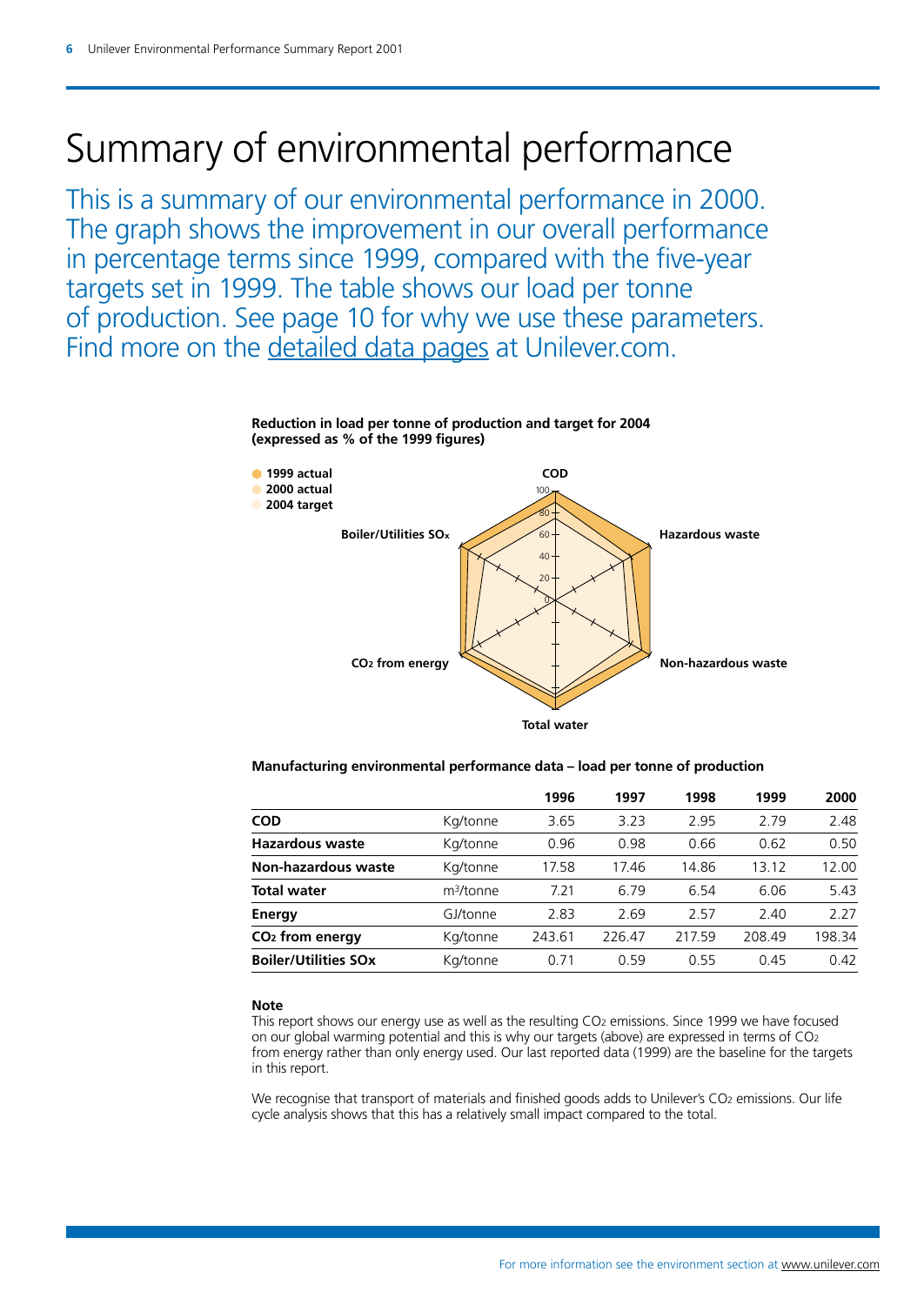### Key performance trends

Here are the trends in our environmental performance indicators up to the year 2000. For details on the issues and actions we have taken to reduce our impact, visit the [responding to global issues](http://www.unilever.com/en/rgi.html)  section at Unilever.com.

#### **Unilever manufacturing environmental performance 1996-2000 and targets: reductions in load per tonne of production**



Many of our foods manufacturing Big reductions were made by Installing effluent treatment facilities factories reduced COD load by factories recycling more waste, onsite has greatly reduced the improving processes and also in particular recycling edible oil amount of liquid effluent taken installing treatment facilities. bleaching earth in Turkey. Edible for disposal by tanker. There was<br>In particular, ice cream and food oil refining factories in South also an overall increase in the In particular, ice cream and food oil refining factories in South processing factories in Austria, and the UK, and several Ireland, South Africa, Spain, the HPC factories in Argentina, France of precycling or reuse. For example, UK and the USA, in India boiler ash is used for improvements. HPC factories in the also contributed to an overall construction. Improvements to<br>USA have also continued to reduce reduction in hazardous waste. The production processes at some HPC USA have also continued to reduce reduction in hazardous waste. production processes at some F<br>the amount of effluent released the amount of effluent released the amount of effluent released factories have eliminated factories have to sewage treatment systems. to sewage treatment systems.





Hungary, the UK and the USA, in India boiler ash is used for



Africa and the UK, and several energy percentage of waste that is sent<br>HPC factories in Argentina, energy for recycling or reuse. For examp

#### **Total water m<sup>3</sup>/tonne <b>CO2 from energy** kg/tonne **Boiler/utilities SOx** kg/tonne



sulphur content (e.g. in some parts of Africa and India).



Some factories use a lot of water Cur Business Groups have a Factories with steam-producing because of the type of products variety of energy conservation boilers are continuing to switch to they make. Water conservation programmes, and many factories fuels with a lower sulphur content.<br>
initiatives, such as recycling and have contributed to the overall Sites in Argentina, Brazil, Chile, initiatives, such as recycling and have contributed to the overall Sites in Argentina, Brazil, Chile, collecting rain, have led to large reduction in CO2 emissions France, Saudi Arabia and South collecting rain, have led to large reduction in CO2 emissions France, Saudi Arabia and South causiness (e.g. factories in Africa. Europe. Africa now use more gas instead savings. Some European Business Groups have also started to share Latin America and the USA). The of oil or coal. Where natural gas good environmental practices sume Business Groups have is more difficult to obtain, sites<br>between the many different factories. also begun sharing good practices have used oil or coal with a lower



between the many different factories. also begun sharing good practices<br>and initiatives, with help from experts at our research centres. Better measurement of waste crop plant material used as fuel in Africa has helped improve our understanding of CO2 emissions from our plantations.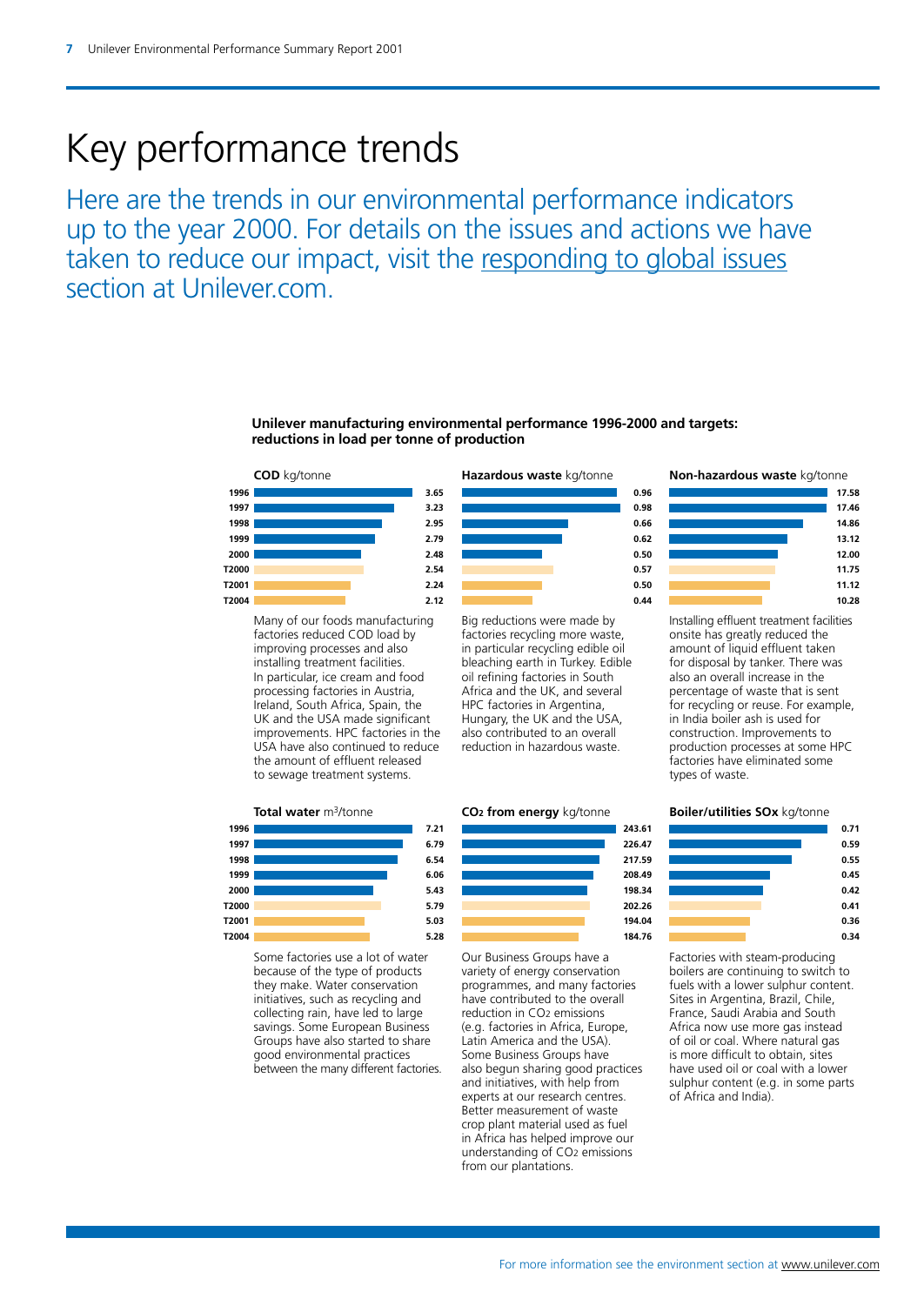## Executive responsibilities and environmental management

We have an environmental policy which we expect all Unilever operations worldwide to adhere to. This sets out our commitment to meet the needs of customers and consumers in an environmentally sound and sustainable manner, through continuous improvements in environmental performance in all our activities.

Our strategy focuses on achieving its goals through eco-efficiency, eco-innovation and our three sustainability initiatives on agriculture, fish and water. To implement our policy and strategy we have a clear line of responsibility for the environment, starting at the top of the company, to ensure that environmental policies and goals are being adopted by all the facilities worldwide.

Daily responsibility for environmental issues rests with the operating companies and the individuals responsible for the particular Unilever facility. These are supported by:

- The Unilever Environment Group (UEG). This is the leading body for making recommendations addressing environmental issues. It is chaired by the Corporate Development Director and made up of representatives from Business Groups and safety, health and environmental experts. Its role is to develop strategies to continuously improve Unilever's environmental performance and to communicate its recommendations to Unilever facilities worldwide.
- Safety and Environmental Assurance Centre (SEAC). This is a central resource providing expertise and advice on safety and environmental matters, such as expert knowledge of hazard analysis and risk assessment for products, processes and sites. This is also our centre for life cycle assessment.
- Safety, Health and Environmental Action Committee (SHEACO). This group develops global standards and guidelines to protect Unilever's reputation, facilitate corporate strategy in the areas of safety, health and environment (SHE), and ensure continuing improvements in SHE performance. SHEACO is responsible for the development and implementation of Unilever's environmental management system, training and auditing.

We have five external advisors in the UEG who offer independent views and advise Unilever on emerging and long-term, complex environmental issues. They meet twice a year with the UEG and individually with senior management and scientists when needed.

Advisors are:

- Björn Stigson, President of the World Business Council for Sustainable Development
- Rajendra Pauchauri, Director of the Tata Energy Research Institute in India
- Pieter Winsemius, Senior Partner at McKinsey and Co
- Daniel Esty, Director of Yale Center for Environmental Law and Policy
- Jonathon Porritt, Programme Director of Forum for the Future

### **Management systems**

All Unilever companies must comply with local laws and adopt the same standards for occupational health and safety, consumer safety and environmental care.

Our environmental management systems, which operate at all levels in Unilever, are designed to achieve continuous improvement and are compatible with international standards. We are committed to eco-efficiency – improving the environmental efficiency of our manufacturing operations, and to incorporating environmental factors in the design and re-design of our products – eco-innovation.

We now have 103 sites certified to the international environmental management standard ISO 14001. Our goal is to have all our lead sites certified by 2003.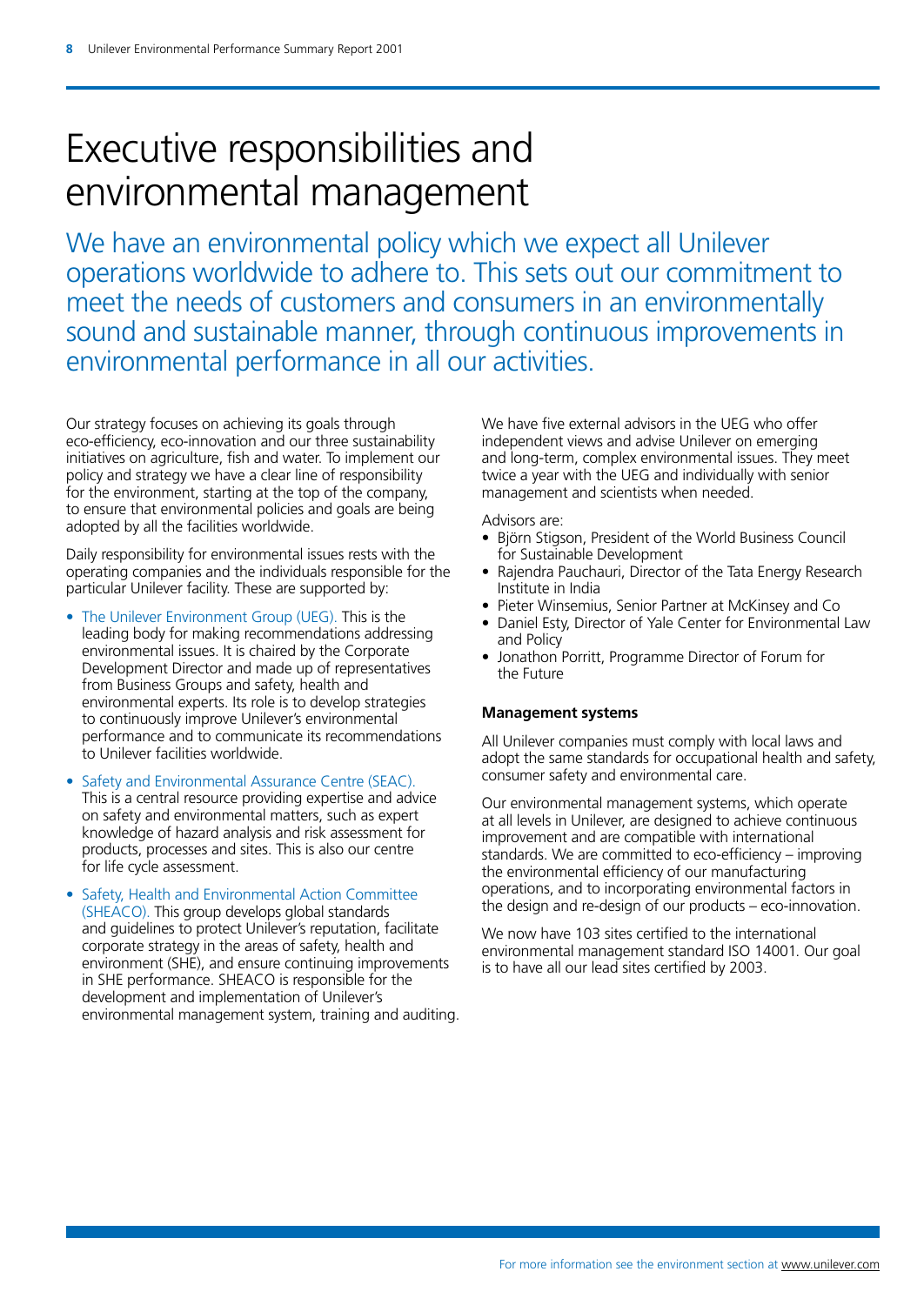# Environmental performance

#### **Environmental impact**

We have continued to reduce our overall environmental impact for all of our key performance indicators. This has been achieved despite increased production tonnage.

### **Key performance indicators**

Unilever environmental performance 1996 to 2000: production tonnage and total loads.



#### **Environmental fines and prosecutions 1996 – 2000**

|      | <b>Number of sites</b><br>in Unilever | <b>Number of sites</b><br>reporting | <b>Number</b><br>of fines | <b>Total cost</b><br>of fines |
|------|---------------------------------------|-------------------------------------|---------------------------|-------------------------------|
| 1996 | 506                                   | 457                                 | 9                         | £74,005                       |
| 1997 | 534                                   | 502                                 | 25                        | £41,577                       |
| 1998 | 495                                   | 473                                 | 16                        | £31,066                       |
| 1999 | 449                                   | 449                                 |                           | £3,022                        |
| 2000 | 435                                   | 435                                 | 8                         | £28,580                       |

This is a global summary of the penalties we incurred for infringement of environmental regulations during the period 1996 to 2000. Fines in 2000 were due to three cases of exceeding fat and oil limits in liquid effluent discharges, three isolated cases of leaks into sewer or rain water discharges, one breach of a factory noise limit, and one case of incorrect storage of drums. Our aim remains 100% compliance.

**20.7 21.5 14.7 14.0 11.5** 

**63.0 60.6 57.6 54.9 52.2**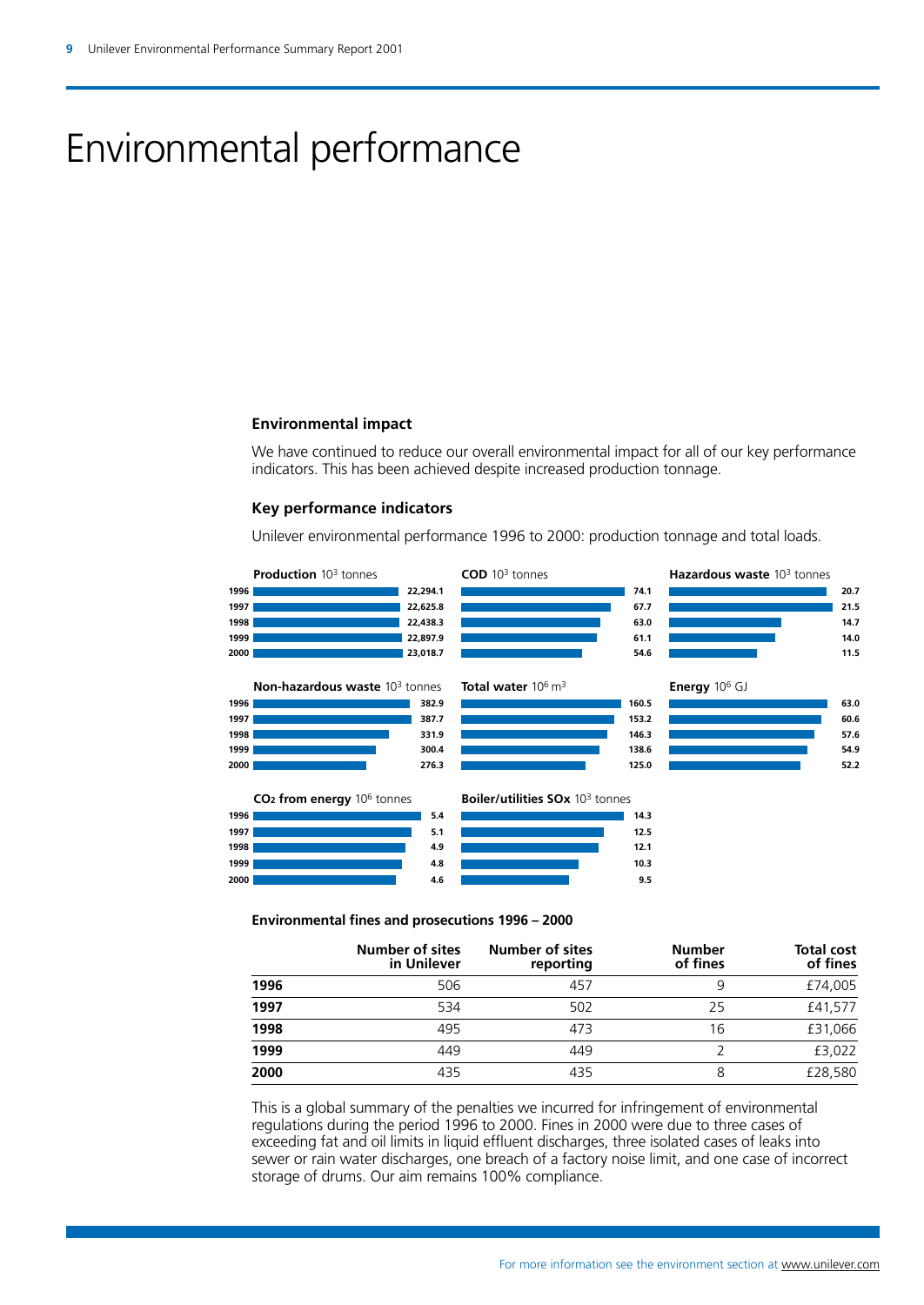### Data parameters

Five key environmental performance parameters are used by our manufacturing operations for reporting emissions and setting future reduction targets:

### Total COD (Chemical Oxygen Demand, tonnes)

COD represents the ingredients and product lost from the full manufacturing process, and mainly arises during cleaning operations. COD is widely used by regulatory bodies to control industrial wastewaters, and to calculate the correct level of charges for downstream municipal wastewater treatment, which is designed to remove most of the COD before the wastewater is discharged to the environment. The Unilever COD data represents the load discharged from the factory, and does not make any allowance for the fact that typically between 80%-90% of this material is removed in municipal wastewater treatment plants. Consequently the COD load which actually reaches the environment, and therefore contributes to nutrification potential, is much lower.

### Total hazardous and non-hazardous waste (tonnes) (Reported separately)

In terms of potential impact on the environment, it is important to distinguish between hazardous and nonhazardous waste. Since there is no common international waste classification, the Unilever data are based on the national legal definitions applicable for each site, and are simply the total mass of material disposed of from the site under each classification.

#### Boiler/Utilities SO<sub>x</sub> (tonnes)

This air emission parameter is relevant to most sites since almost all have a boiler used for generating steam. In some cases diesel generators are also used onsite for electricity generation. The Unilever data are calculated from the total mass of fuel consumed, and its sulphur content, and are expressed in terms of a mass of sulphur dioxide (SO2). Emissions of SO<sub>x</sub> contribute to acid rain potential.

### Total energy consumption (GJ or  $10^9$  Joules)/CO<sub>2</sub> from energy use (tonnes)

Energy consumption per tonne of product is widely used as a manufacturing performance indicator. The global warming potential (expressed as tonnes  $CO<sub>2</sub>$ ) has then been calculated from the source energy data using internationally accepted conversion factors derived from the Intergovernmental Panel on Climate Change (IPCC) and the International Energy Agency (IEA).

### Total water consumption (m3)

Water consumption is also widely used as a measure of manufacturing performance. It is measured universally in Unilever's factories. The Unilever data represent all water consumed and include water used as an ingredient in products as well as uncontaminated cooling water and wastewater.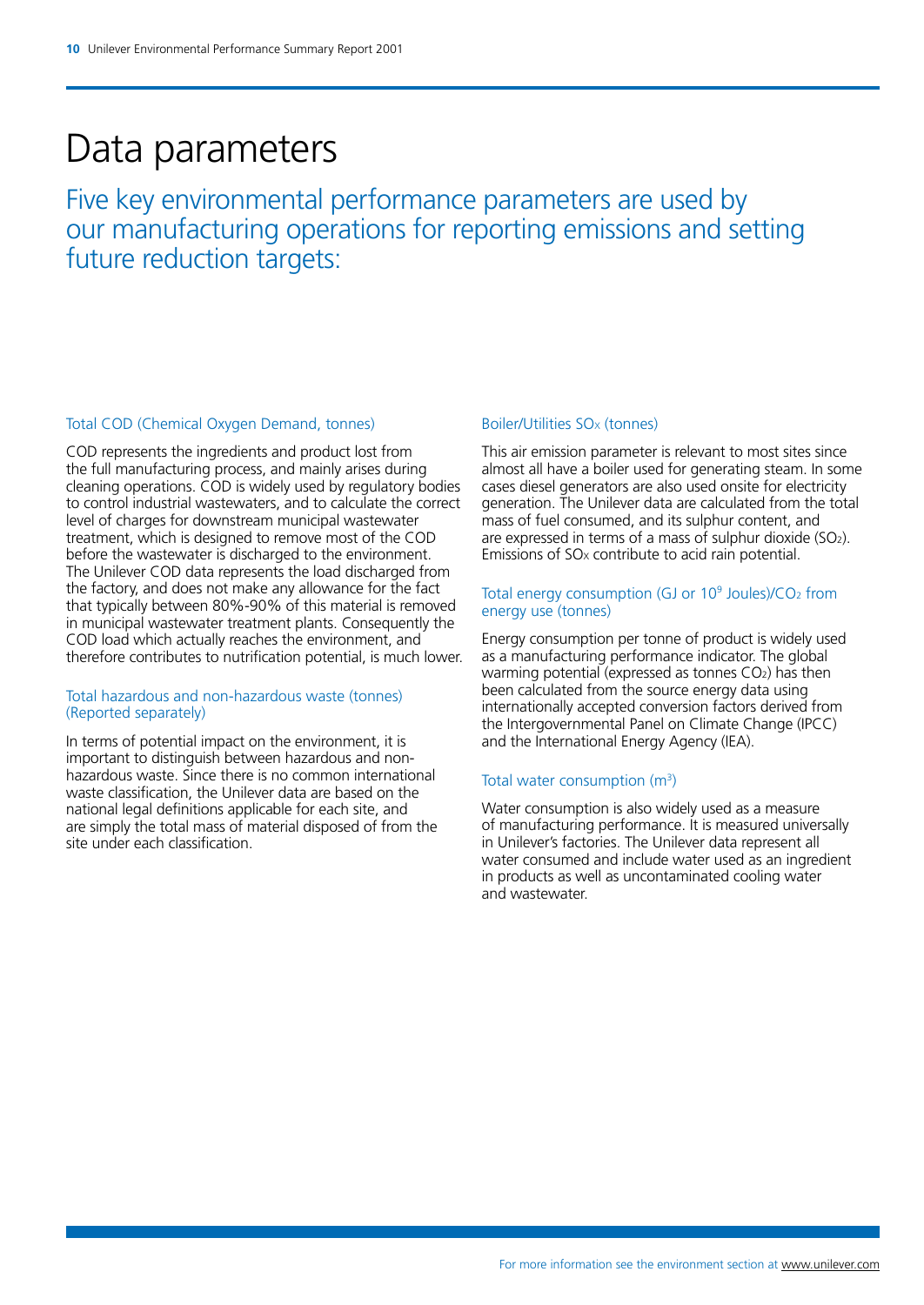### Scope and quality of our data

### **Scope**

In 2000, there were 427 manufacturing sites and eight research laboratories and head offices that reported environmental performance data. There are a number of new acquisitions that reported in 2000, including the Amora Maille company in France and the Varela company in Colombia. Some factories that reported data for the year 2000 have also now been sold. The recently acquired Bestfoods and Slim**·**Fast companies did not report for the year 2000, but will report environmental data for the year 2001 (new acquisitions are given a year to comply with our corporate reporting standards).

### **Quality**

We are continuously improving our collection and reporting of environmental performance data via a global electronic system.

Highlights for 2000:

- Faster reporting of environmental data
- New tools for data collection and reporting in our Business Groups
- 100% of sites reported environmental data
- 99% complete reporting for all key environmental parameters except COD
- 96% complete reporting for COD
- Conducted pilot studies to extend the number of key environmental performance indicators (e.g. to include ozone depleting substances).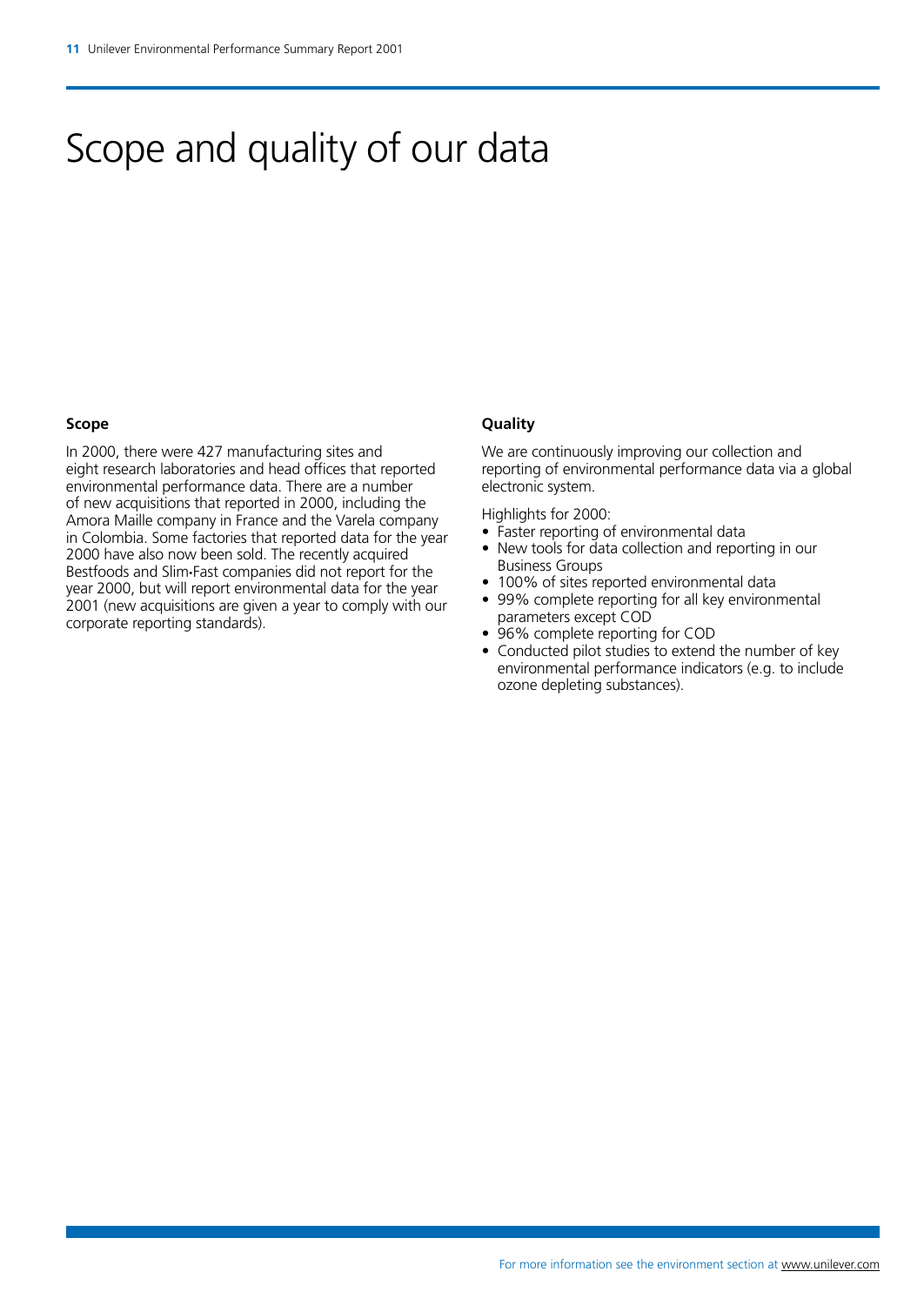### Progress against targets

We have met four of six eco-efficiency targets. Although the targets for non-hazardous waste and SOx from boilers and utilities were not met, significant reductions were made.

> Our targets on environmental management were largely achieved. Only nine of the 427 manufacturing sites reporting in the year 2000 were not yet audited by the end of 2000. 96% of our manufacturing sites have a trained environmental manager.

| <b>Target</b>                                                                                                                                                                                                | Performance                                       | Comment                                                                                                                                                                                                                                                                                                                                                                                                                                          |                                                                |
|--------------------------------------------------------------------------------------------------------------------------------------------------------------------------------------------------------------|---------------------------------------------------|--------------------------------------------------------------------------------------------------------------------------------------------------------------------------------------------------------------------------------------------------------------------------------------------------------------------------------------------------------------------------------------------------------------------------------------------------|----------------------------------------------------------------|
| <b>Eco-efficiency in manufacturing</b><br>COD<br>Hazardous waste<br>Non-hazardous waste<br>Total water                                                                                                       | Target met<br>Target met<br>Not met<br>Target met | <b>Target Reduction</b><br>for 2000<br>%<br>9.0<br>8.2<br>10.5<br>4.5                                                                                                                                                                                                                                                                                                                                                                            | Actual<br><b>Reduction</b><br>%<br>11.0<br>18.7<br>8.6<br>10.4 |
| CO <sub>2</sub> from energy<br>Boiler/Utilities SO <sub>x</sub>                                                                                                                                              | Target met<br>Not met                             | 3.0<br>8.6                                                                                                                                                                                                                                                                                                                                                                                                                                       | 4.9<br>8.0                                                     |
|                                                                                                                                                                                                              |                                                   | <b>Reasons for not meeting targets</b><br>Non-hazardous waste:<br>We have included a site where the ash<br>from a coal fired boiler was previously<br>not reported. The ash is used to stabilise<br>paper pulp at a landfill site run by a<br>third party. Some is also used for road<br>repairs at a municipal landfill site.                                                                                                                   |                                                                |
|                                                                                                                                                                                                              |                                                   | <b>Boiler/Utilities SOx:</b><br>More accurate reporting of the SOx<br>load from a factory with a large oil<br>fired furnace.                                                                                                                                                                                                                                                                                                                     |                                                                |
| <b>Eco-efficiency in innovation</b><br>To incorporate eco-efficiency in product<br>design by extending the application of<br>life cycle assessment and developing new<br>tools for use by product designers. | On track                                          | In a number of product categories new<br>tools are being piloted to help product<br>designers to understand and reduce<br>environmental impacts. These include<br>qualitative screening, environmental<br>check lists and web-based life cycle<br>assessment. For example our Home<br>& Personal Care Europe Business Group<br>is incorporating these approaches in<br>a 'Design for Excellence' project that<br>will report at the end of 2001. |                                                                |
| Sustainable supply chain<br>To source all fish from sustainable<br>sources by 2005.                                                                                                                          | On track                                          | First products using fish from sources<br>certified to Marine Stewardship<br>Council standards now on sale in<br>Europe - limited range but work<br>continues with important fishing<br>nations and suppliers.                                                                                                                                                                                                                                   |                                                                |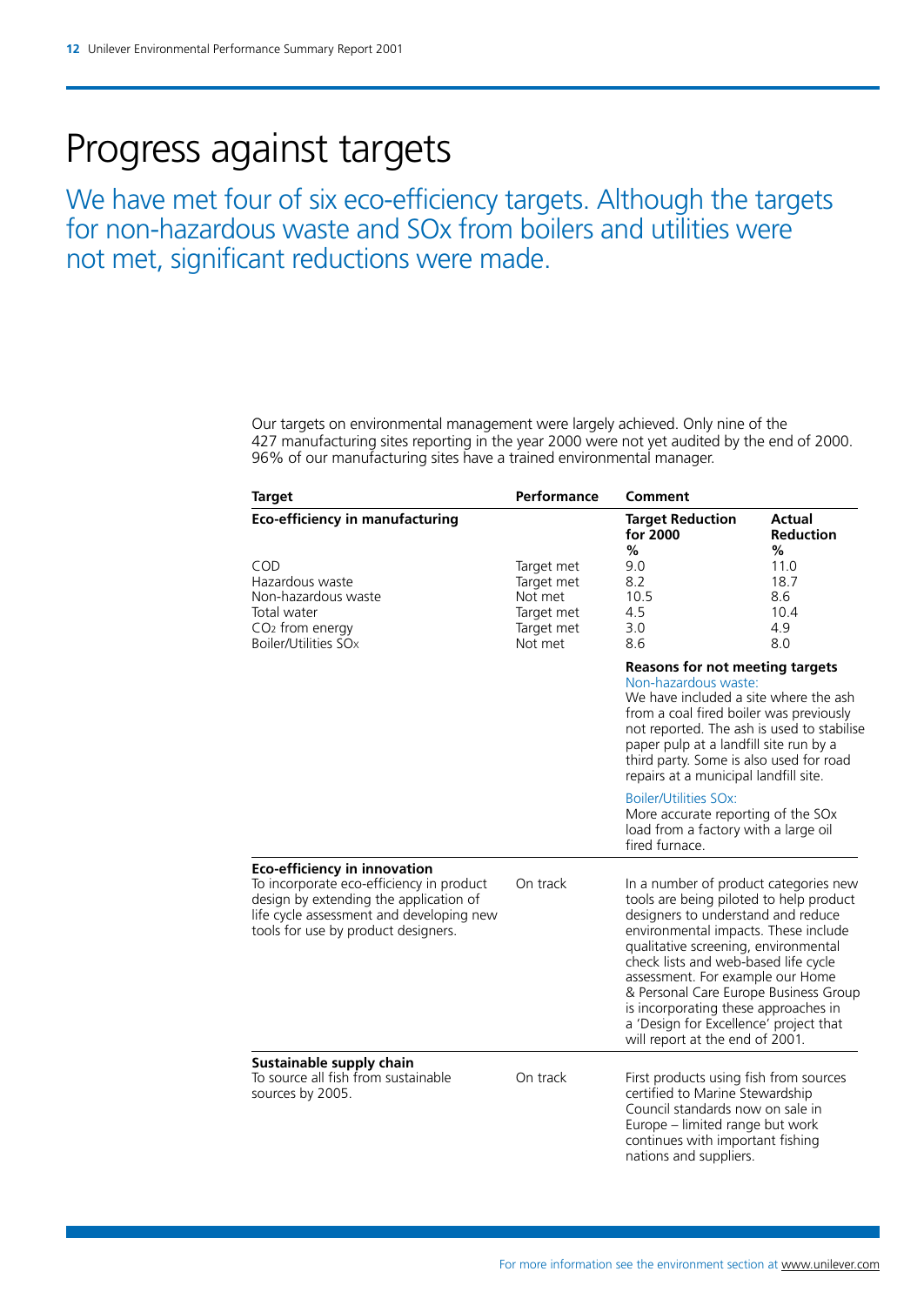# Progress against targets (continued)

| Target                                                                                                                                                                                                                            | Performance | Comment                                                                                                                                                                                                                                                                                                                                              |
|-----------------------------------------------------------------------------------------------------------------------------------------------------------------------------------------------------------------------------------|-------------|------------------------------------------------------------------------------------------------------------------------------------------------------------------------------------------------------------------------------------------------------------------------------------------------------------------------------------------------------|
| Sustainable supply chain<br>To define standards for sustainable<br>agriculture based on the findings from<br>our pilot projects on peas, spinach, tea,<br>tomatoes and vegetable oil.                                             | On track    | Practical results from the pilot<br>projects on peas, spinach, tea<br>and palm oil are flowing in.<br>Good-practice guidelines, which<br>could evolve into standards, have<br>been drafted and are being<br>discussed with stakeholders.<br>Measurement work is underway<br>on tomatoes, and desk research<br>on vegetable oils.                     |
| Sustainable resource use<br>To define our water imprint on a<br>regional and product category basis<br>and use this in developing partnership<br>programmes for clean water stewardship.                                          | On track    | Down stream impact research at<br>Rhodes University, South Africa,<br>and quantification work on global<br>impact are adding to our imprint<br>knowledge. New Living Lakes<br>Partnership lakes have been added,<br>and principles for integrated<br>catchment management have been<br>tested in practice and are being<br>prepared for publication. |
| <b>Environmental Management Systems</b><br>Extend our EMS to cover all<br>non-manufacturing parts of the operation.                                                                                                               | Target met  |                                                                                                                                                                                                                                                                                                                                                      |
| All Unilever manufacturing sites*<br>audited by end of 2000.                                                                                                                                                                      | 98%         | 98% of sites were audited. Only<br>9 sites have not yet been audited.                                                                                                                                                                                                                                                                                |
| All managers nominated as responsible<br>for implementing environmental<br>standards receive appropriate formal<br>training, and any new environmental<br>managers receive such training within<br>6 months of their appointment. | 96%         | 96% of our site environmental<br>managers have received appropriate<br>formal training. Some sites are in<br>the process of recruiting or training<br>an environmental manager. Some<br>sites that will be sold or closed in<br>the near future have not recruited<br>an environmental manager.                                                      |
| All DiverseyLever European sites to<br>achieve ISO 14001 certification by end<br>of 2000.                                                                                                                                         | 93%         | Out of the 15 sites in Europe,<br>14 have received certification.<br>1 site was later omitted from<br>the scope, and did not apply<br>for certification.                                                                                                                                                                                             |
|                                                                                                                                                                                                                                   |             |                                                                                                                                                                                                                                                                                                                                                      |

\*applies to sites owned by Unilever for more than a year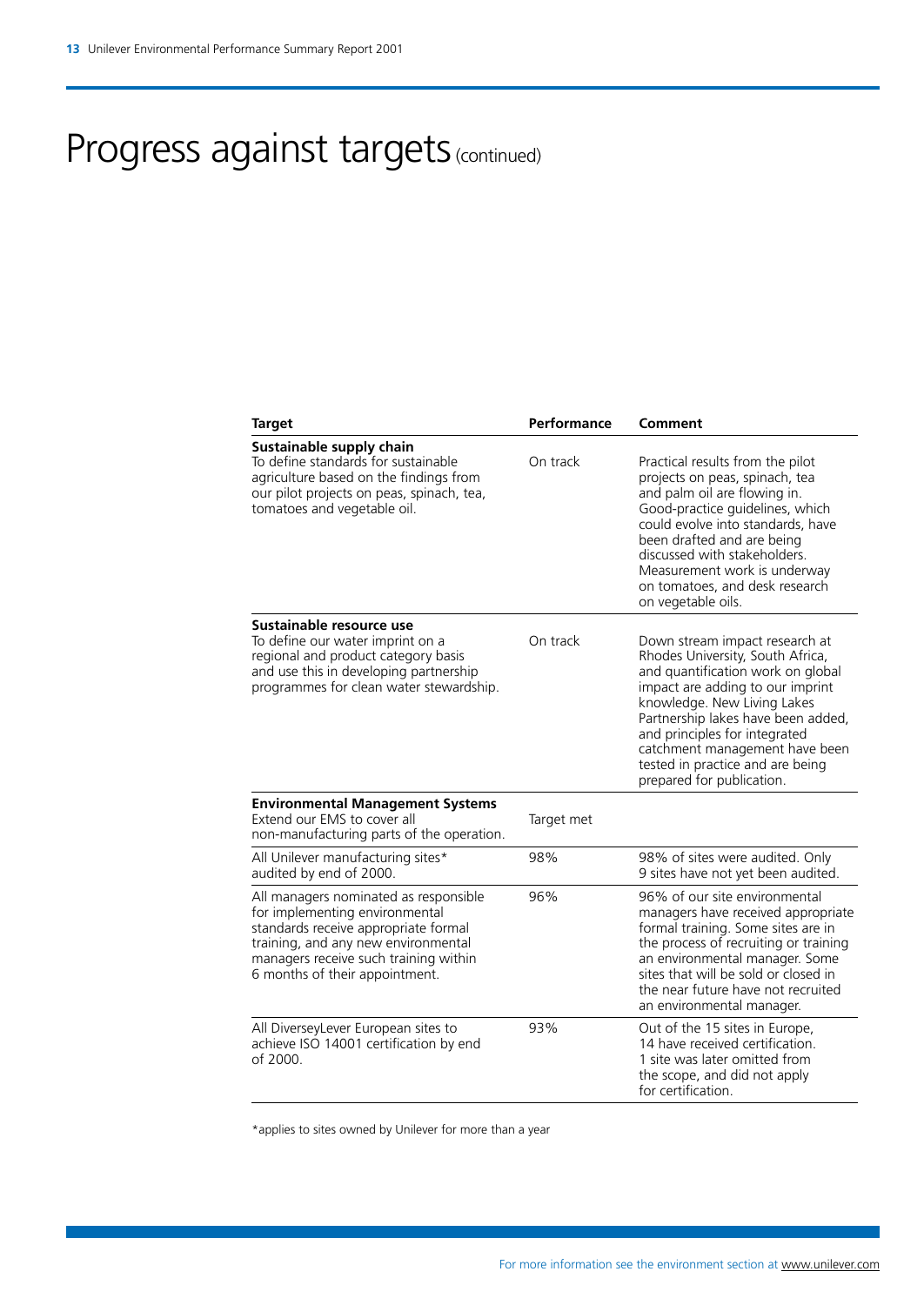### Verification

#### **Verifier's statement**

URS was commissioned by Unilever to provide an independent verification of the environmental data and related claims presented on the Unilever website, [www.unilever.com,](http://www.unilever.com) 'Environment & Society' section. Unilever's environmental performance data, collection processes and Environmental Management System (EMS) were checked through interviews, document review and inspection of electronic systems.

URS verifiers consider that the report text relating to environmental governance, performance and management is an accurate account of Unilever's arrangements and that all significant environmental aspects of the business have been reported in a fair and balanced manner. The environmental performance reporting system is well managed and effective, generating data that is accurate and reliable in terms of the underlying performance trends. However, the verification process did highlight some discrepancies in performance data at site level and areas for improvement have been recommended.

Our [full statement](http://www.unilever.com/en/ep/ep_vs.html) can be found at 'Unilever.com'.

DIBNerty

David Westwood Director Corporate Sustainable Solutions URS Europe

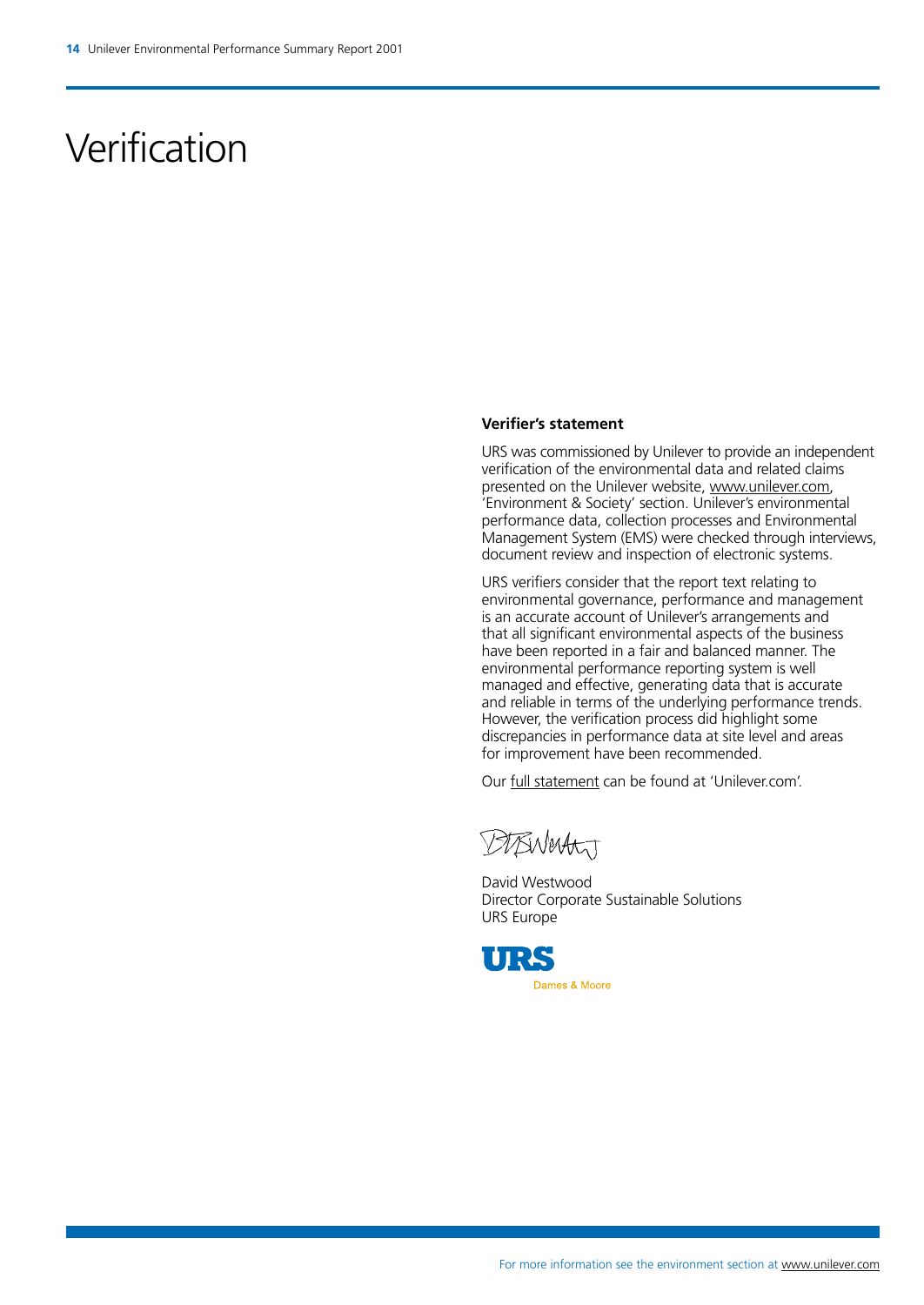### Verification (continued)

### **Progress against commitments in 2000**

Last year the verifier recommended several ways that we could improve. We responded with a number of commitments – our progress in 2000 is shown below.

| <b>Our commitments</b>                                                                                                                                                                  | Our progress                                                                                                                                                                                                                                                                                                   |
|-----------------------------------------------------------------------------------------------------------------------------------------------------------------------------------------|----------------------------------------------------------------------------------------------------------------------------------------------------------------------------------------------------------------------------------------------------------------------------------------------------------------|
| Review the scope of eco-efficiency<br>parameters (within Unilever operations<br>and its supply chain).                                                                                  | Introduced new measures (e.g. ozone depleting<br>substances) which we will report in 2002.                                                                                                                                                                                                                     |
| Report on our three sustainability<br>themes within which we include supplier<br>performance (fish and agriculture)<br>and elements of the social agenda (fish,<br>agriculture, water). | Regularly updated information on our three<br>sustainability initiatives appears on the environment<br>pages of Unilever.com. Worked closely with our agriculture<br>and fisheries suppliers - social indicators/criteria are part<br>of these initiatives.                                                    |
| Establish a senior group to recommend<br>how we report on corporate social<br>responsibility.                                                                                           | Senior management group established to review social<br>responsibility issues. Published our first web-based<br>Social Review.                                                                                                                                                                                 |
| Review data collection and reporting<br>for packaging.                                                                                                                                  | Agreed environmental principles for packaging, now<br>being disseminated throughout the business.                                                                                                                                                                                                              |
| Use our environmental management<br>system to facilitate accreditation<br>to ISO 14001 so that our major<br>manufacturing sites can achieve this.                                       | Launched a new ISO 14001-compatible environmental<br>management system in 2000. Our target is to have all<br>our lead sites certified by 2003.                                                                                                                                                                 |
| Develop intranet sites and training<br>workshops for dissemination of best<br>practice around the world.                                                                                | Established intranet sites for safety, health and<br>environment (SHE) at Corporate and Business Group levels.<br>Our global network of senior SHE professionals meets<br>regularly for training and sharing best practice.<br>Environmental awareness workshops have been<br>coordinated on a regional level. |
| Develop environmental impact<br>assessment tools for use in product<br>innovation.                                                                                                      | Developed several new tools which we are testing<br>(see Progress against targets).                                                                                                                                                                                                                            |